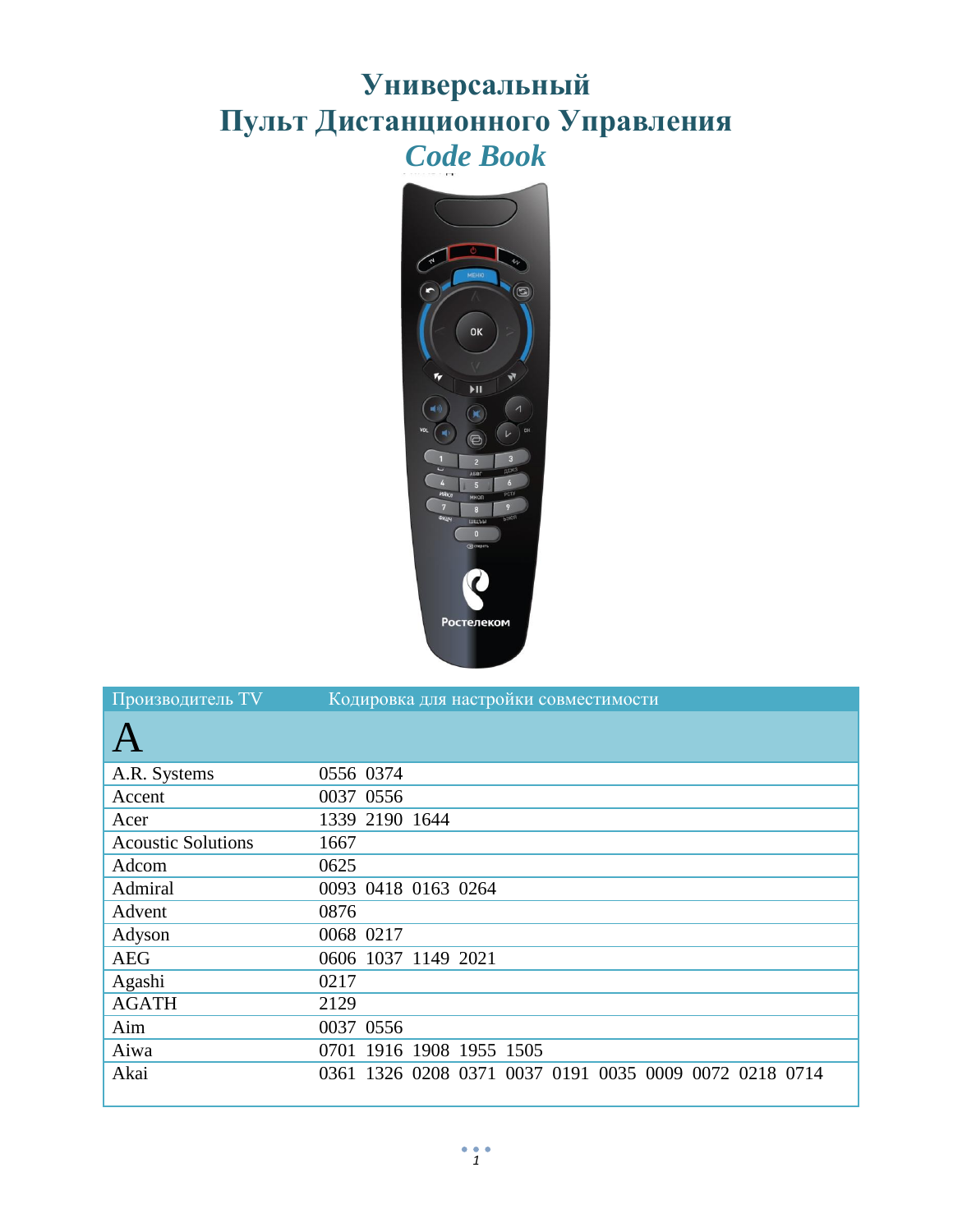|                                | 0163 0715 0602 0556 0548 0480 0217 0631 0264 0178 0606 |
|--------------------------------|--------------------------------------------------------|
|                                | 1037 1908 0473 0648 0812 1259 1248 1935 2021 1727 1308 |
|                                | 1865 1667 1163 1523                                    |
| Akiba                          | 0218 0282 0455 0037 0556                               |
| Akira                          | 2241 2333                                              |
| Akura                          | 1846 1687 1667 1645 1585                               |
| Alba                           | 1037                                                   |
| Alkos                          | 0035                                                   |
| Allorgan                       | 0217                                                   |
| Allstar                        | 0037 0556                                              |
| Amoi                           | 1701 2342                                              |
| Amstrad                        | 0009 0264 0371 0218 0037 0556 0412 1037 0648 1324 1982 |
|                                | 1820                                                   |
| <b>Anam National</b>           | 0250 0650                                              |
| Andersson                      | 1163 1149 1585                                         |
| Anglo                          | 0009 0264                                              |
| Anitech                        | 0009 0068 0264 0037 0556 0282                          |
| Ansonic                        | 0370 0037 0556 0009 0668 0374 0163 0292 0411 0247 1846 |
| <b>AOC</b>                     | 1089 1588 2111 2214                                    |
| Apollo                         | 0473                                                   |
| Apro                           | 1846                                                   |
| Arcam                          | 0217                                                   |
| Ardem                          | 0486 0037 0556                                         |
| Arena                          | 0037                                                   |
| Aristona                       | 0556 0037                                              |
| Art Mito                       | 1585 1820                                              |
| <b>ASA</b>                     | 0105 0346 0070 0163                                    |
| Asberg                         | 0037 0556                                              |
| Asora                          | 0009                                                   |
| Atec                           | 1606                                                   |
| Atlantic                       | 0037 0556                                              |
| Atori                          | 0009                                                   |
| Audiosonic                     | 0037 0556 0109 0714 0715 0217 0370 0264 0218 0486 1983 |
|                                | 2104                                                   |
| Audioton                       | 0217 0486 0370 0264                                    |
| <b>Autovox</b>                 | 0349 0217 0247                                         |
| <b>AVP</b>                     | 1908                                                   |
| Axxent                         | 0009                                                   |
| B                              |                                                        |
| B&D                            | 1217                                                   |
| Baier                          | 0876 1372 1324 2718 3024                               |
|                                | 0565 0620 0619                                         |
| Bang & Olufsen<br><b>Barco</b> | 0163                                                   |
|                                |                                                        |
| <b>Basic Line</b>              | 0374 0037 0163 0668 0556 0009 0218 0282 0217 0455 0339 |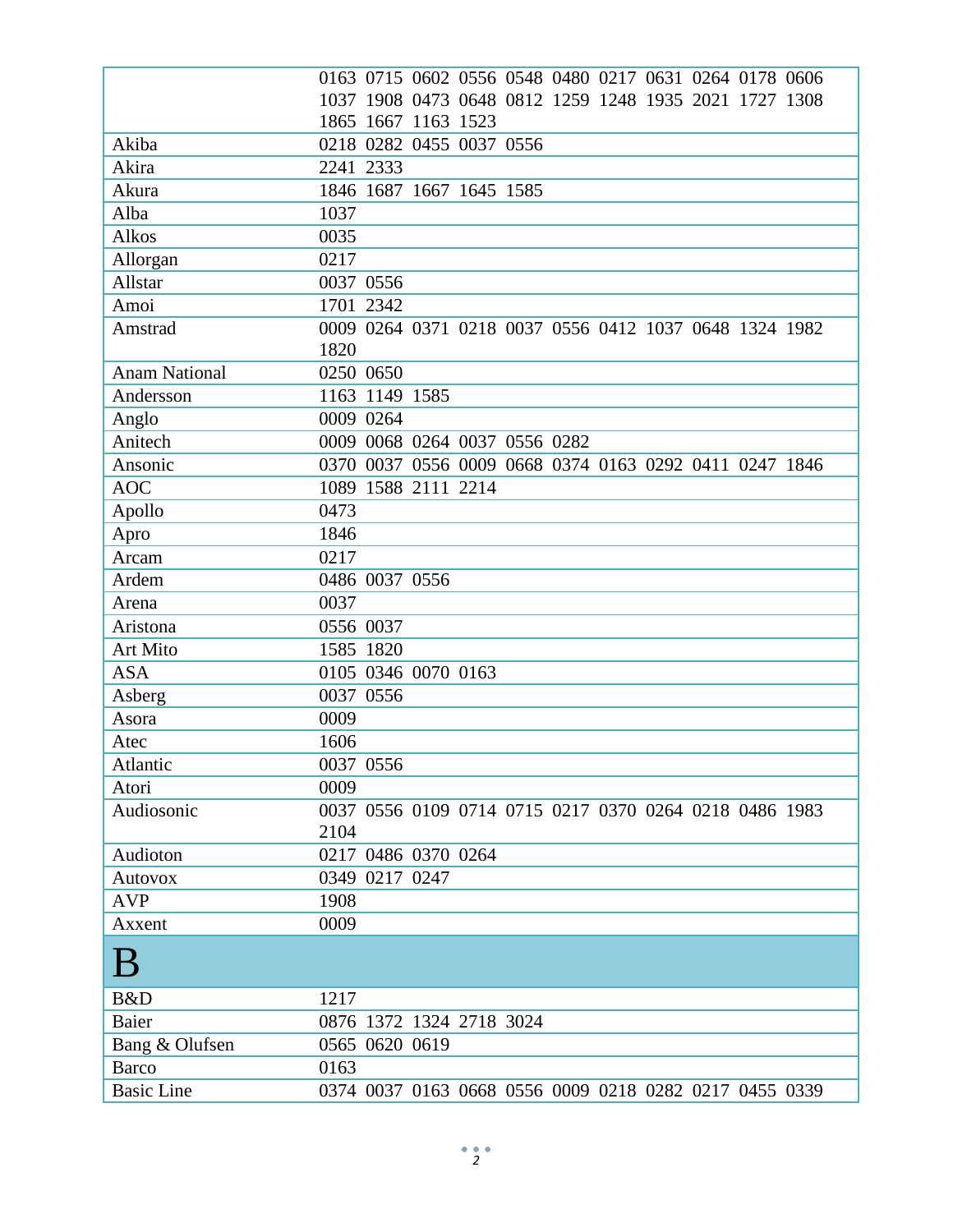|                            | 1037                                                   |
|----------------------------|--------------------------------------------------------|
| <b>Bastide</b>             | 0217                                                   |
| <b>Bauer</b>               | 1615 2197                                              |
| <b>BBK</b>                 | 1645 2285 1523                                         |
| <b>Beaumark</b>            | 0178                                                   |
| <b>Beko</b>                | 0714 0486 0715 0037 0370 0556 0606 0808 1652 2200      |
| Belson                     | 0698                                                   |
| <b>Belstar</b>             | 1037                                                   |
| <b>Bennett</b>             | 0556 0037                                              |
| <b>BenQ</b>                | 1562 1574 2390 2807 1523 2402 2214                     |
| Beon                       | 0037 0556 0418                                         |
| <b>Best</b>                | 0370                                                   |
| <b>Bestar</b>              | 0037 0556 0370 0374                                    |
| <b>Bestwell</b>            | 1326                                                   |
| <b>Black Diamond</b>       | 1037 0556 1163                                         |
| Blackway                   | 0282 0218                                              |
| Blaupunkt                  | 0554 0195 0191 0535 0200 0327 0455 0170 0036           |
| Blauren                    | 2266 0374                                              |
| <b>Blue Sky</b>            | 0037 1037 0714 1521 0487 0668 0715 0625 1652 0624 1909 |
|                            | 0556 0218 0282 0455 1908 0808 1363 1388 1314 1916 1243 |
|                            | 1598                                                   |
| <b>Bondstec</b>            | 0247                                                   |
| <b>Boots</b>               | 0217 0009                                              |
| <b>Bork</b>                | 1363                                                   |
| <b>Bosch</b>               | 0327                                                   |
| <b>BPL</b>                 | 0037 0556 0282                                         |
| <b>Bradford</b>            | 0180                                                   |
| <b>Brandt</b>              | 0625 0109 0205 0287 0335 0471 0343 0560                |
| <b>Brandt Electronique</b> | 0287<br>0335 0109                                      |
| <b>Brinkmann</b>           | 0037 0556 0668 1037 0418 0486                          |
| <b>Brother</b>             | 0264                                                   |
| <b>Bruns</b>               | 0486                                                   |
| <b>BSR</b>                 | 0163 0361                                              |
| <b>BTC</b>                 | 0218                                                   |
| <b>Bush</b>                | 1037 1326 2127 1585 2125 1149 0371 1556                |
|                            |                                                        |
|                            |                                                        |
| Cameron                    | 2268 2055 1523 2265 0556                               |
| Canton                     | 0218                                                   |
| Capsonic                   | 0264                                                   |
| Carad                      | 0610 0037 0556 0668 1037                               |
| Carrefour                  | 0036 0070 0037 0556                                    |
| Cascade                    | 0009 0037 0556                                         |
| Casio                      | 0037 0556 0163 0349                                    |
| Cathay                     | 0037 0556                                              |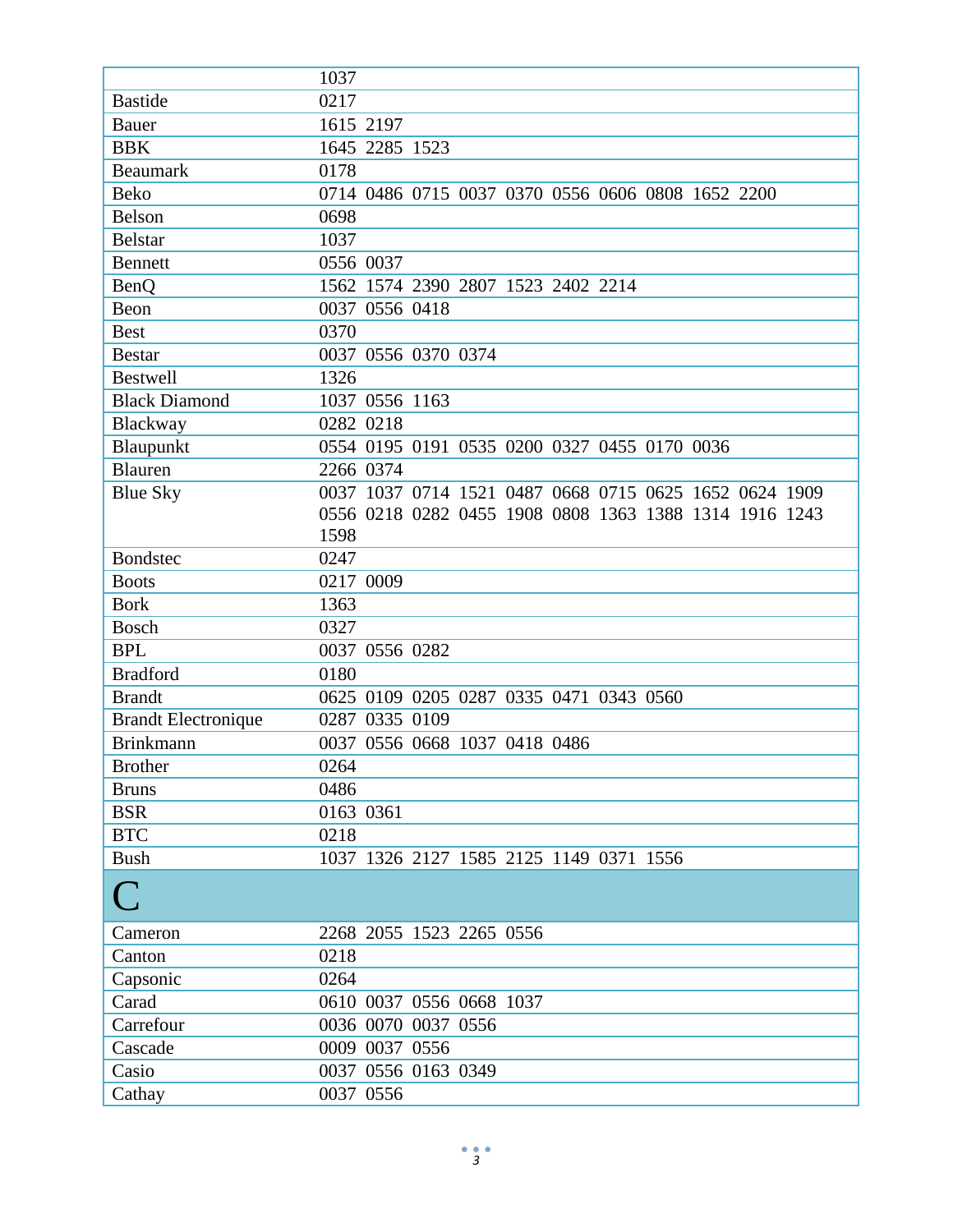| Centrum                   | 1037                                                   |
|---------------------------|--------------------------------------------------------|
| Centurion                 | 0037 0556                                              |
| Century                   | 0247                                                   |
| <b>CGE</b>                | 0074 0418 0247 0370 0163                               |
| Changhong                 | 1005 2795                                              |
| Chimei                    | 1666                                                   |
| Cimline                   | 0009 0235 0218                                         |
| City                      | 0009                                                   |
| Clarivox                  | 0418 0037 0556 0070 1624                               |
| Clatronic                 | 0037 0370 0371 0714 0218 0264 0556 0217 0247 0009 0648 |
|                           | 0606 1324 1163                                         |
| Clayton                   | 1037                                                   |
| <b>CMS</b>                | 0217                                                   |
| <b>CMX</b>                | 2797                                                   |
| Combitech                 | 1908                                                   |
| Concorde                  | 0009                                                   |
| Condor                    | 0037 0556 0370 0009 0282 0247 0418 0411 0163 0264      |
| Conia                     | 1687 1645                                              |
| Conrad                    | 0037 0556                                              |
| Contec                    | 0009 0011 0036 0264 0037 0556                          |
| <b>Continental Edison</b> | 0109 0205 0287 0487                                    |
| Cosmel                    | 0009 0037 0556                                         |
| <b>CPTEC</b>              | 0625 1363                                              |
| Crosley                   | 0247 0074 0163                                         |
| Crown                     | 0009 0370 0486 0037 0556 0487 0714 0606 0715 0418 0208 |
|                           | 0672 0653 0053 0339 1037 1652 0668 2021                |
| <b>CS</b> Electronics     | 0218 0247                                              |
| <b>CTC</b>                | 0247                                                   |
| <b>CWR-Tech</b>           | 1555 1324 1372                                         |
| Cybertron                 | 0218                                                   |
|                           |                                                        |
| D.Boss                    | 1474 0037                                              |
| Daewoo                    | 0634 2098 0661 0499 0624 0374 1909 0037 0556 0009 0218 |
|                           | 0217 0451 1137 1902 1908 0880 1598 0876 1612 0865 0698 |
|                           | 0714 0706 2037 1661 1376 1812                          |
| Dainichi                  | 0218                                                   |
| Dansette                  | 0412                                                   |
| Dantax                    | 0370 0486 0714 0606 0715 1908                          |
| Daytek                    | 1376                                                   |
| Daytron                   | 0009 0374 0037 0556                                    |
| de Graaf                  | 0208 0163 0548                                         |
| Denver                    | 0037 0556 0606 0587 1988 1324 1820 2050 2021 1709 2197 |
|                           | 2245                                                   |
| Desmet                    | 0037 0556 0009                                         |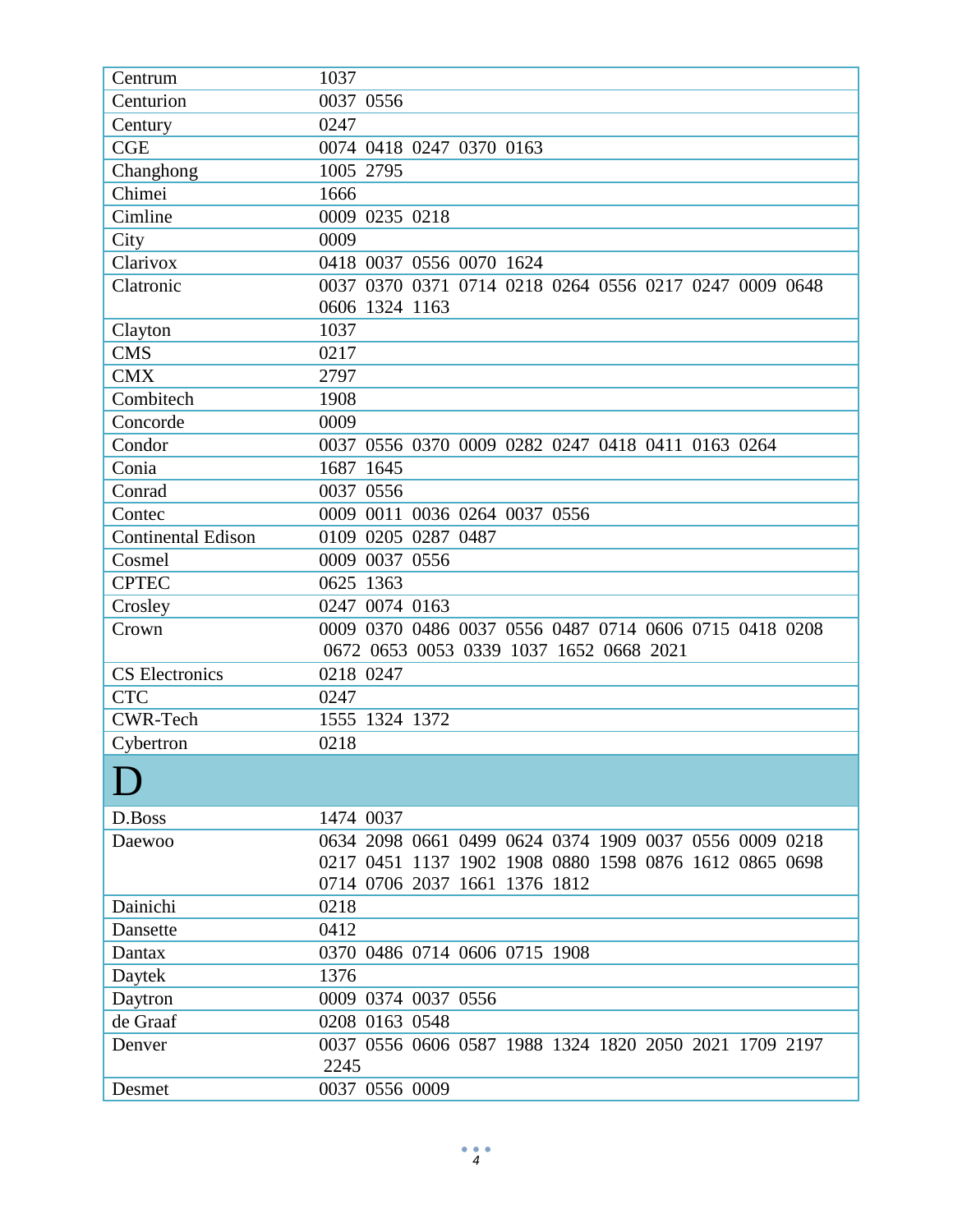| <b>DiBoss</b>       | 0037 0556 1474                                         |
|---------------------|--------------------------------------------------------|
| Digihome            | 1667                                                   |
| Digiline            | 0037 0556 0105 0668                                    |
| Digimate            | 0890 2022 2020                                         |
| Digital Device      | 1606                                                   |
| Digitek             | 1521 1709 1771                                         |
| Digitrex            | 2056                                                   |
| DigiX               | 0880                                                   |
| Disney              | 2604                                                   |
| Dixi                | 0009 0037 0556 0247 0217                               |
| <b>DMTECH</b>       | 1964 1994 1338 2001 2154 2223                          |
| Domland             | 0394                                                   |
| Doric               | 0349                                                   |
| <b>Dream Vision</b> | 1704 1754                                              |
| <b>DTS</b>          | 0009                                                   |
| Dual                | 0349 0217 0343 1037 0037 0556 0394 0163 1137 0631 1149 |
|                     | 2032 2241 1372 1163 1667 1585 1324 0714                |
| Dumont              | 0217 0070 0072                                         |
| Dunai               | 0163                                                   |
| Durabrand           | 0037 0556 1988 1652 1779 1037 0714                     |
| D-Vision            | 1982                                                   |
| Dynatron            | 0037 0556                                              |
|                     |                                                        |
| Dyon                | 2457                                                   |
| $\bf E$             |                                                        |
| E.S.C.              | 0037 0556 0217                                         |
| e:max               | 1324 0606 1531 1372                                    |
| Easy Living         | 1783                                                   |
| <b>ECG</b>          | 2197 2718 2125 0037 1037                               |
| Edison-Minerva      | 0487                                                   |
| Elekta              | 0009 0037 0556 0264 0282                               |
| Elenberg            | 2274 1812 2268 2055                                    |
| Elin                | 0037 0556 0105 0548 0361 0349 0163 0009                |
| Elite               | 0218 0037 0556                                         |
| Elta                | 0009 0068 0264                                         |
| Emco                | 0247                                                   |
| Emerson             | 0247 0037 0556 0371 0070 0463 0282 0361 0624 1909 0486 |
|                     | 0370 0163 0668                                         |
| e-motion            | 1709 2426 2106                                         |
| Emprex              | 1546                                                   |
| Engel               | 1624                                                   |
| Epson               | 1290                                                   |
| Erisson             | 1682                                                   |
| Erres<br>Estèle     | 0037 0556                                              |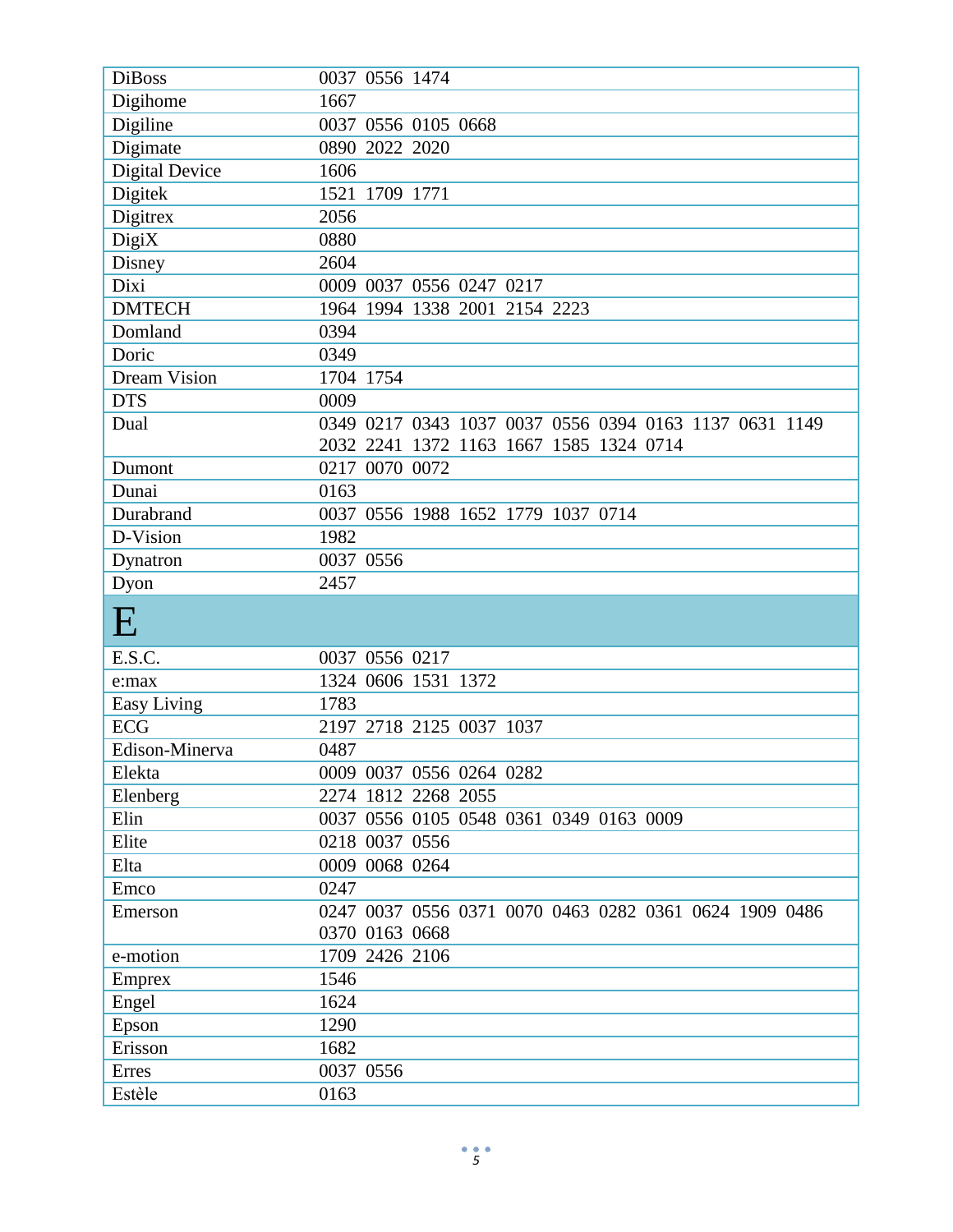| Etron                  | 0037 0556 0820 0009 0163                                                                                         |
|------------------------|------------------------------------------------------------------------------------------------------------------|
| Eurofeel               | 0264 0217                                                                                                        |
| EuroLine               | 0037 2050                                                                                                        |
| Euroman                | 0264 0037 0556 0217 0370                                                                                         |
| Europa                 | 0037 0556                                                                                                        |
| Europhon               | 0037 0163 0217 0556 0247                                                                                         |
| Evesham                | 1667                                                                                                             |
| Excello                | 1037                                                                                                             |
| Expert                 | 0163                                                                                                             |
| F                      |                                                                                                                  |
| Fenner                 | 0374 0009                                                                                                        |
| Filsai                 | 0217                                                                                                             |
| Finlux                 | 0105 0037 0556 0714 0346 1585 1667 0217 0072 0163 0715<br>0070 0411 0631 0480 1556 0473 0418 0606 0808 1248 1163 |
| Firstline              | 0037 0556 0374 0668 0714 0624 0163 0009 0247 1909 0217                                                           |
|                        | 0411 0349 0072 0235 0208 0361 1037 0808 1363 1163 1388                                                           |
|                        | 1371 1612 1308                                                                                                   |
| Fisher                 | 0217 0036 0208 0370 0045 0361 0163 0349 0072 0154 0047                                                           |
|                        | 1624                                                                                                             |
| Force                  | 1149                                                                                                             |
| Formenti               | 0163 0037 0556 0486                                                                                              |
| Fortress               | 0093                                                                                                             |
| Fraba                  | 0037<br>0556 0370                                                                                                |
| Friac                  | 0009 0037 0556 0370 0499 0655 0610                                                                               |
| Frontech               | 0264 0349 0217 0009 0163<br>0247                                                                                 |
| Fujitsu                | 0683 0853 0072 0217 0163 0009 0037 0556 0361                                                                     |
| <b>Fujitsu General</b> | 0217 0163<br>0009                                                                                                |
| <b>Fujitsu Siemens</b> | 1666 1298 1259 1248 1163 0808                                                                                    |
| Funai                  | 1817 1394 1037 1666 1595 0668 0264 0412 1505 0714 1963                                                           |
| Future                 | 0037 0556                                                                                                        |
| ( <del>]</del>         |                                                                                                                  |
| Gaba                   | 1037 0858 0037 1183                                                                                              |
| Galaxi                 | 0037 0556 0361 0163                                                                                              |
| Galaxis                | 0370 0418 0037 0556                                                                                              |
| Galeria                | 0009                                                                                                             |
| <b>GBC</b>             | 0163 0009 0374 0218                                                                                              |
| <b>GE</b>              | 0343 1447                                                                                                        |
| <b>GEC</b>             | 0163 0361 0349 0037 0556 0072 0205 0217                                                                          |
| Geloso                 | 0247 0009 0163 0374                                                                                              |
| General Electric       | 0343 0287                                                                                                        |
| General Technic        | 0009                                                                                                             |
| Genexxa                | 0218 0037 0556 0412 0163 0009                                                                                    |
| Gericom                | 1606 1721                                                                                                        |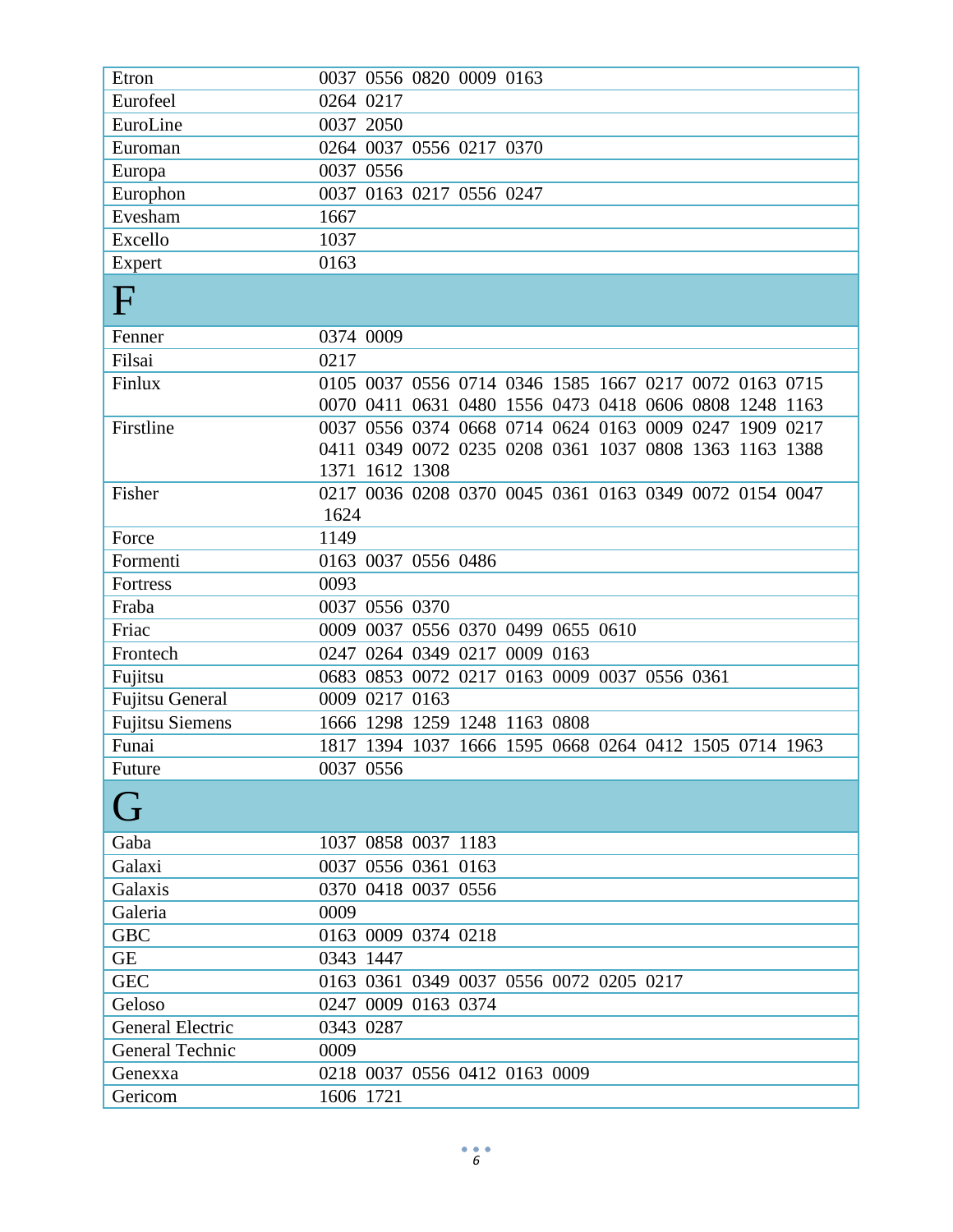| GoGen            | 1667 1163 0037 1037                                    |
|------------------|--------------------------------------------------------|
| Goldfunk         | 0668                                                   |
| GoldStar         | 0037 0009 0370 0217 0247 0556 0163 0361 0109 0606 0714 |
|                  | 0715 0455                                              |
| Gooding          | 0487                                                   |
| Goodmans         | 1259 1248 1795 1585 1037 1983                          |
| Gorenje          | 0370 1585 1667                                         |
| <b>GPM</b>       | 0218                                                   |
| Graetz           | 0361 0371 0163 0037 0339 0556 1163                     |
| <b>Gran Prix</b> | 0648 1269                                              |
| Grandin          | 1652                                                   |
| Grundig          | 0195 1223 1582 0443 0191 2127 1687 0554 0070 0535 1037 |
|                  | 0487 0037 0706 0205 0556 0587 0009 0036 0370 1935 1908 |
|                  | 1916 1308 0178 1376 0343 1667 2053 2718 2200 1259 2125 |
|                  | 1372 2663 2890 2625 2146 2561 1645 2007                |
| Grunkel          | 2450                                                   |
| Grunpy           | 0180                                                   |
| H                |                                                        |
| H&B              | 0808 2001                                              |
| Haier            | 1615 2212 1560 2134 0876                               |
| Halifax          | 0264 0217                                              |
| Hampton          | 0217                                                   |
| Hanimex          | 0218                                                   |
| Hanns.G          | 1783                                                   |
| Hannspree        | 1351 1348 2817 1783 1776 2027 2214 2218 2818           |
| Hantarex         | 0009 0037 0556 1338 2131 2132 0865                     |
| Hantor           | 0037 0556                                              |
| Harsper          | 0865                                                   |
| Harwa            | 1269                                                   |
| Hauppauge        | 0037 0556                                              |
| <b>HCM</b>       | 0009 0412 0037 0556 0217 0218 0418 0282 0264 1269      |
| Hedzon           | 0556 0037                                              |
| Hema             | 0217 0009                                              |
| Highline         | 0264 0037 0556                                         |
| Hisense          | 1363 1314 1072 1081 2098 2037 2399                     |
| Hitachi          | 1576 1772 0481 0578 0719 2207 0225 0349 0744 1585 0356 |
|                  | 1037 1484 1481 2127 1687 1667 0634 1045 1854 0473 0343 |
|                  | 2214 1163 0576 0499 1149 2005 2074 0797 0480 0443 0072 |
|                  | 0037 0556 0109 0548 0178 1137 0105 0036 0163 0047 0361 |
|                  | 0877 0217 2279                                         |
| Hitachi Fujian   | 0108 0150 0225 0576                                    |
| Höher            | 0714 1556 0865 1163                                    |
| Horizont         | 1617 3024                                              |
| Huanyu           | 0374                                                   |
| Humax            | 1295 1535 1539                                         |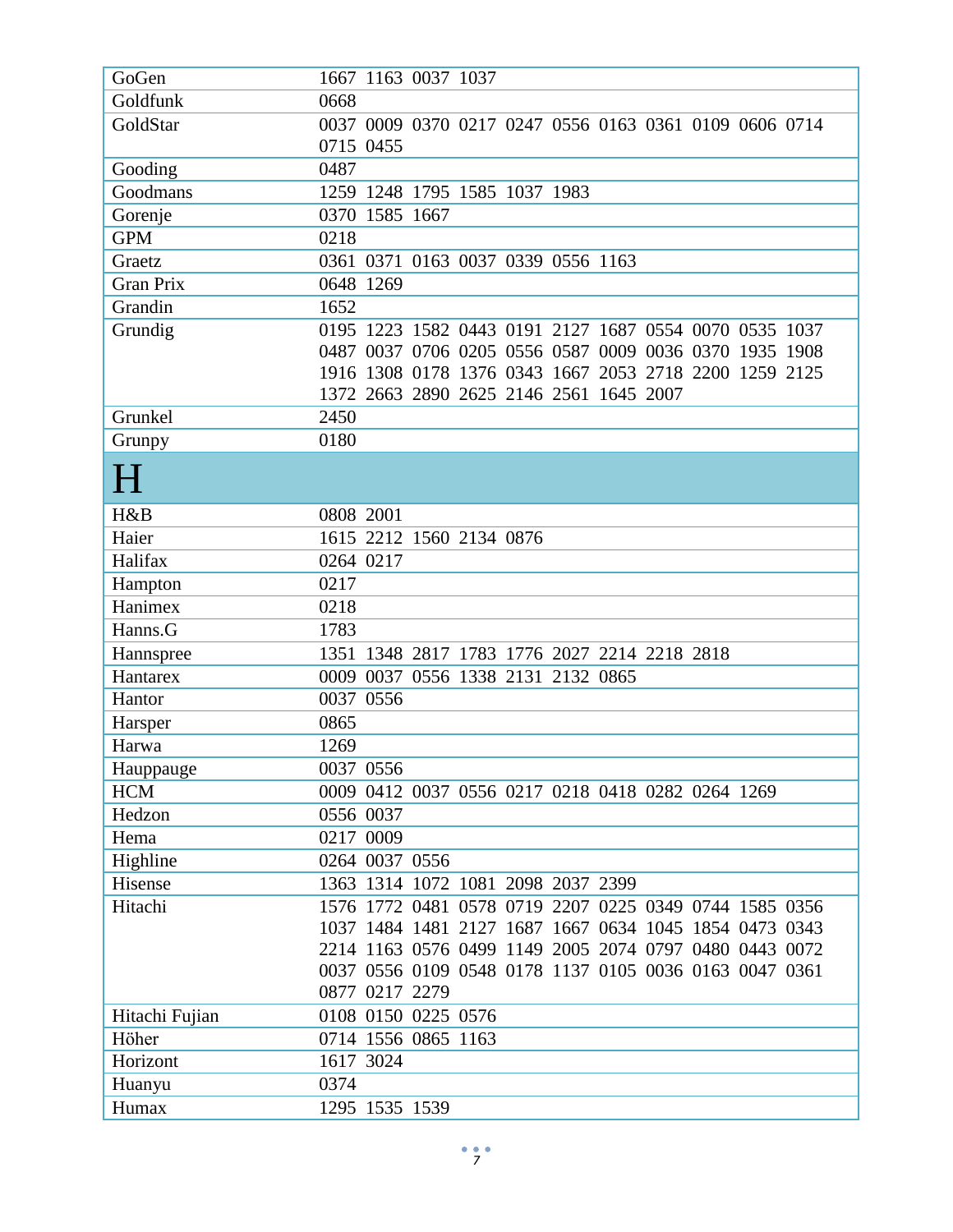| Hyper            | 0009 0217 0247                                         |
|------------------|--------------------------------------------------------|
| Hypersonic       | 0361                                                   |
| Hypson           | 0037 0556 0714 0715 0264 0217 0282 0455 1908 1037 0668 |
|                  | 0486                                                   |
| Hyundai          | 1281 1468 1326 1899 1694 1612 1598 0865 0876 1606 0706 |
|                  | 1556 1474 1376 2154 1563 1667 1163                     |
|                  |                                                        |
|                  |                                                        |
| Iberia           | 0037 0556                                              |
| <b>ICE</b>       | 0264 0037 0371 0009 0556 0218 0217                     |
| <b>IISonic</b>   | 1376                                                   |
| liyama           | 0890 2254<br>1217                                      |
| Imperial         | 0163 0370 0074 0556 0411 0361 0349 0418 0247<br>0037   |
| Indiana          | 0037<br>0556                                           |
| <b>InFocus</b>   | 1430                                                   |
| Ingelen          | 0487 0610 0714 0163 0361                               |
| Ingo Devices     | 2718                                                   |
| Inno Hit         | 0009 0072 0037 0556 0218 0217 0247 0282 1163 1585      |
| Inspira          | 1324 1556<br>1372                                      |
| Interactive      | 0037 0556 0512 0327 0163 0361 0370 0109 0411           |
| Interbuy         | 0009 0037 0264 0247 0068 0512 0556                     |
| Internal         | 0556 0624 0499 0374 1909<br>0037                       |
| Intervision      | 0282 0217 0455 0037 0068 0371 1037 0486 0370 0394 0487 |
|                  | 0218 0163 0264 0247 0009 0556                          |
| Isukai           | 0218 0037 0556 0282 0455                               |
| <b>ITC</b>       | 0217                                                   |
| <b>ITS</b>       | 0037 0371 0218 0282 0264 0009 0556                     |
| <b>ITT</b>       | 0163 2125 0480 0349 0361 0473 0548 0346 0339 0208 0610 |
|                  | 1523 2057 2353 2399 2675 1667 1295 1871 2715 1163      |
| <b>ITT Nokia</b> | 0361 0548 0163 0473 0480 0349 0346 0208 0339 0606 0610 |
|                  | 0631                                                   |
| <b>ITV</b>       | 0264                                                   |
|                  |                                                        |
|                  |                                                        |
| Jean             | 0036 1511                                              |
| <b>JEC</b>       | 0035                                                   |
| Jubilee          | 0556                                                   |
| <b>JVC</b>       | 0653 1818 0053 2118 0606 0371 0683 0036 0218 0418 0093 |
|                  | 0650 1633 2801 2714 2578                               |
| K                |                                                        |
|                  |                                                        |
| Kaon             | 2353                                                   |
| Karcher          | 0037 0556 0370 0610 0163 0282 0264 0714 1556 0606 1982 |
|                  | 2125 1308                                              |
| Kathrein         | 0556 0037 0880                                         |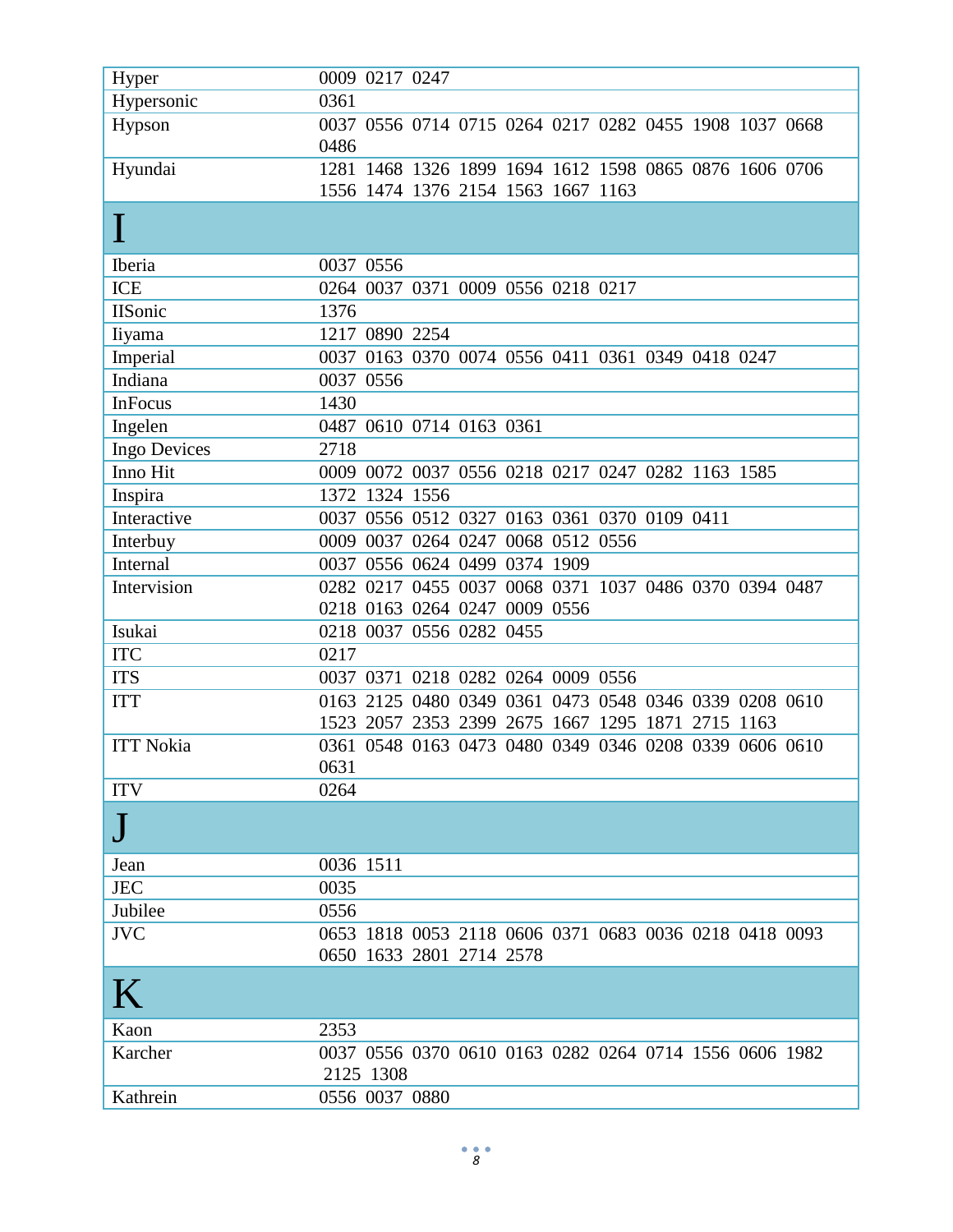| Kendo           | 0610 0037 0556 0163 1037 0512 0370 0411 0235 0247 0648 |
|-----------------|--------------------------------------------------------|
|                 | 1585 0486 1149 1163 1137 1667                          |
| Kennedy         | 0163 0435                                              |
| Keydo           | 1702                                                   |
| Kiton           | 0556 0037 0668                                         |
| Kolster         | 0037 0556 0349 0247 0218                               |
| Konka           | 0037<br>0556 0371 0714 0418 0218 1112                  |
| Kontakt         | 0487                                                   |
| Korpel          | 0037 0556                                              |
| Kotron          | 0412 0264 1900                                         |
| Koyoda          | 0009                                                   |
| Kuba            | 0349 0163                                              |
| Kuba Electronic | 0349 0163                                              |
| Kyoshu          | 0412 0418 0264                                         |
| Kyoto           | 0163 0217                                              |
|                 |                                                        |
| LaSAT           | 0486 0370                                              |
| Lava            | 1474                                                   |
| Leader          | 0009                                                   |
| Lemair          | 0411                                                   |
| Lenco           | 0009<br>1812 0037 0163 0374 0556 0587 1037 1983        |
| Lentec          | 1531                                                   |
| Lesa            | 0247                                                   |
| Levis Austria   | 0037 0556                                              |
| Lexsor          | 1269                                                   |
| Leyco           | 0264 0072 0037 0556                                    |
| LG              | 2182 1423 1840 1663 0178 0037 1305 1842 1768 0714 1637 |
|                 | 0606 1319 1721 1265 0556 0715 1681 0001 0698 2057 2731 |
|                 | 1859 1860 1232 2362 1149                               |
| Lifetec         | 0037 0668 1037 1137 2001 0374 0009 0512 0655 0556 0714 |
|                 | 0218 0264 0683 1248 1259                               |
| Linetech        | 1667 1163                                              |
| Loewe           | 0512 0633 1884 0790 0556 0655 0370 0292                |
| Logik           | 0011 0371 0001 0880 1217 1037 2028 1687 1645 2241 0037 |
| Logix           | 0668 1037                                              |
| Luma            | 0037 0163 0411 0556 0374 0009                          |
| Lumatron        | 0037 0556 0163 0361 0217 0264 0073                     |
| Luxor           | 0480 0349 0361 0208 0356 0548 0163 0346 0473 1037 0217 |
|                 | 0631 1667 1163                                         |
|                 |                                                        |
| Madison         | 0037 0556                                              |
| Magnavox        | 0037 0556                                              |
| Magnum          | 0648 0714 0037 0556 0715 1289 1556                     |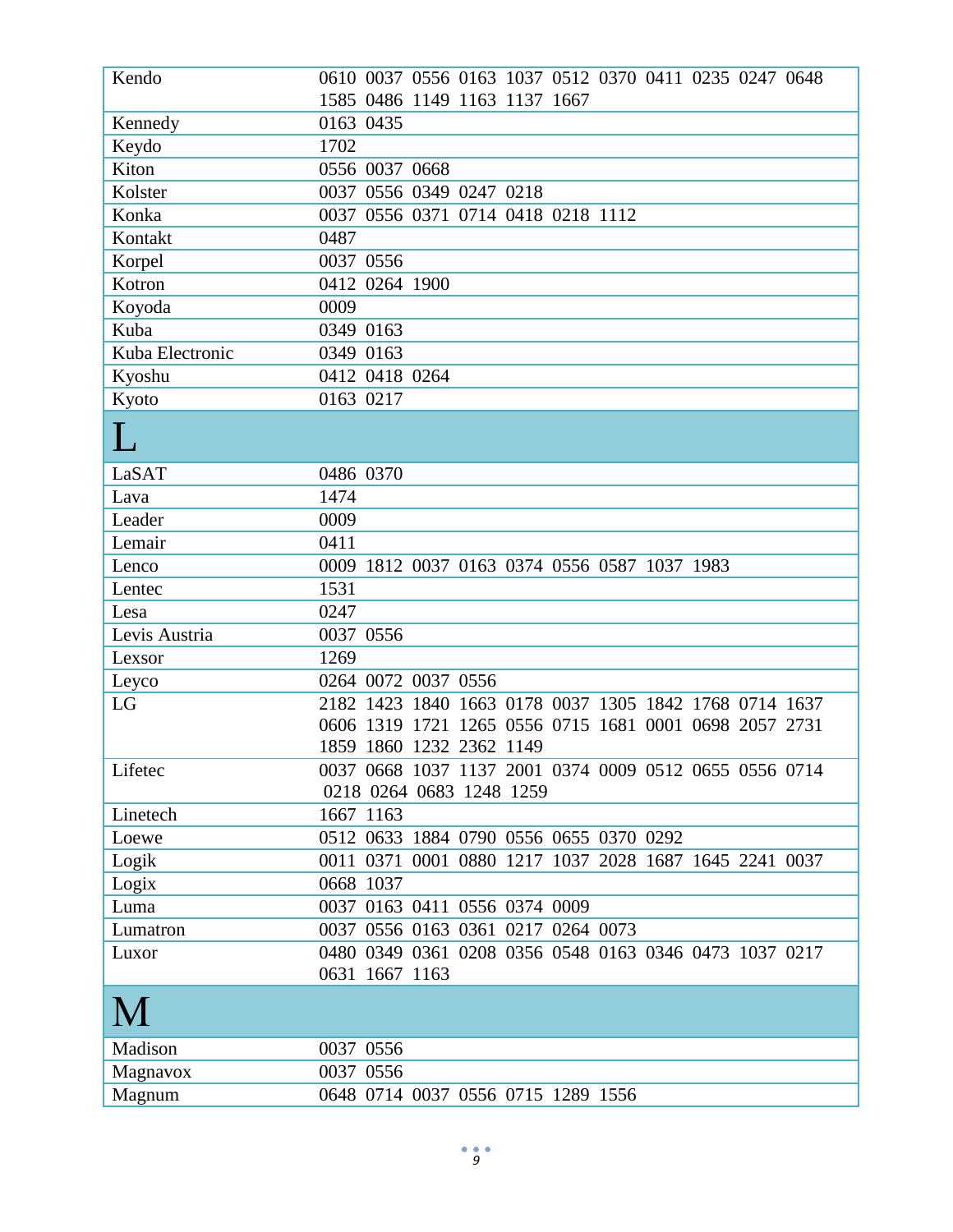| Mandor          | 0264                                                   |
|-----------------|--------------------------------------------------------|
| Manesth         | 0037 0556 0235 0217 0264 0035 0163                     |
| Manhattan       | 0037 0556 0668 1037 0163                               |
| Maqma           | 1702 1298 1709 1606                                    |
| Marantz         | 0037 0556 0412 1899                                    |
| Mark            | 0037 0556 0217 0374 0009 0714 0715                     |
| Mascom          | 1556 0556 0037 1871 2125 1585                          |
| Masuda          | 0371                                                   |
| Matsui          | 1163 2055 2022                                         |
| Matsushita      | 0650 0250                                              |
| Maxim           | 1982 1556                                              |
| Medialine       | 1964                                                   |
| Mediator        | 0037 0556                                              |
| Medion          | 0714 0808 0037 1037 0668 0556 0512 2719 2718 1137 0698 |
|                 | 1908 1900 1248 1259 0245 0631 0880 1289 1916 1556 1149 |
|                 | 2001 1667 2279 1645 2767 1849 1163                     |
| Megas           | 0610                                                   |
| <b>MEI</b>      | 1037 0037 0556                                         |
| Melectronic     | 0346 0037 0512 0109 0343 0247 0105 0374 0009 0217 0480 |
|                 | 0411 0349 0163 0287 0556 0624 0634 0361 0191 0195 0068 |
|                 | 0661 0714 1652                                         |
| Memorex         | 0009                                                   |
| Memphis         | 0072 0009                                              |
| Mercury         | 0037 0009 0556                                         |
| Metz            | 1533 0746 0388 0447 0367 1163 0195 0535 0554 0191 0037 |
|                 | 0556 0668 1037 1637                                    |
| Micromaxx       | 0037 0556 0668 1037 0808 1324 2001 0714 1372           |
| Microstar       | 0808                                                   |
| Mikomi          | 1149                                                   |
| Minato          | 0037 0556                                              |
| Minerva         | 1248 0487 0535 0195 0070 0191 0554 0108 0150           |
| Minoka          | 0412 0037 0556                                         |
| Mirai           | 1666 1852 2072 1651 0000                               |
| Mitsubishi      | 0108 0150 0512 0037 0036 0535 0556 0208 1037           |
| Mitsuri General | 0163                                                   |
| Monaco          | 0009                                                   |
| Morgan's        | 0037 0556                                              |
| <b>MTC</b>      | 0370 0349 0512 0163 0361                               |
| MTlogic         | 1308 2104                                              |
| Multitec        | 0037 0556 0486 0668 1037 1556 1982                     |
| Multitech       | 0349 0009 0486 0037 0370 0556 0217 0247 0264           |
| Murphy          | 0072 0163                                              |
| Mx Onda         | 1687 1645 1820                                         |
| Myryad          | 0556 0037                                              |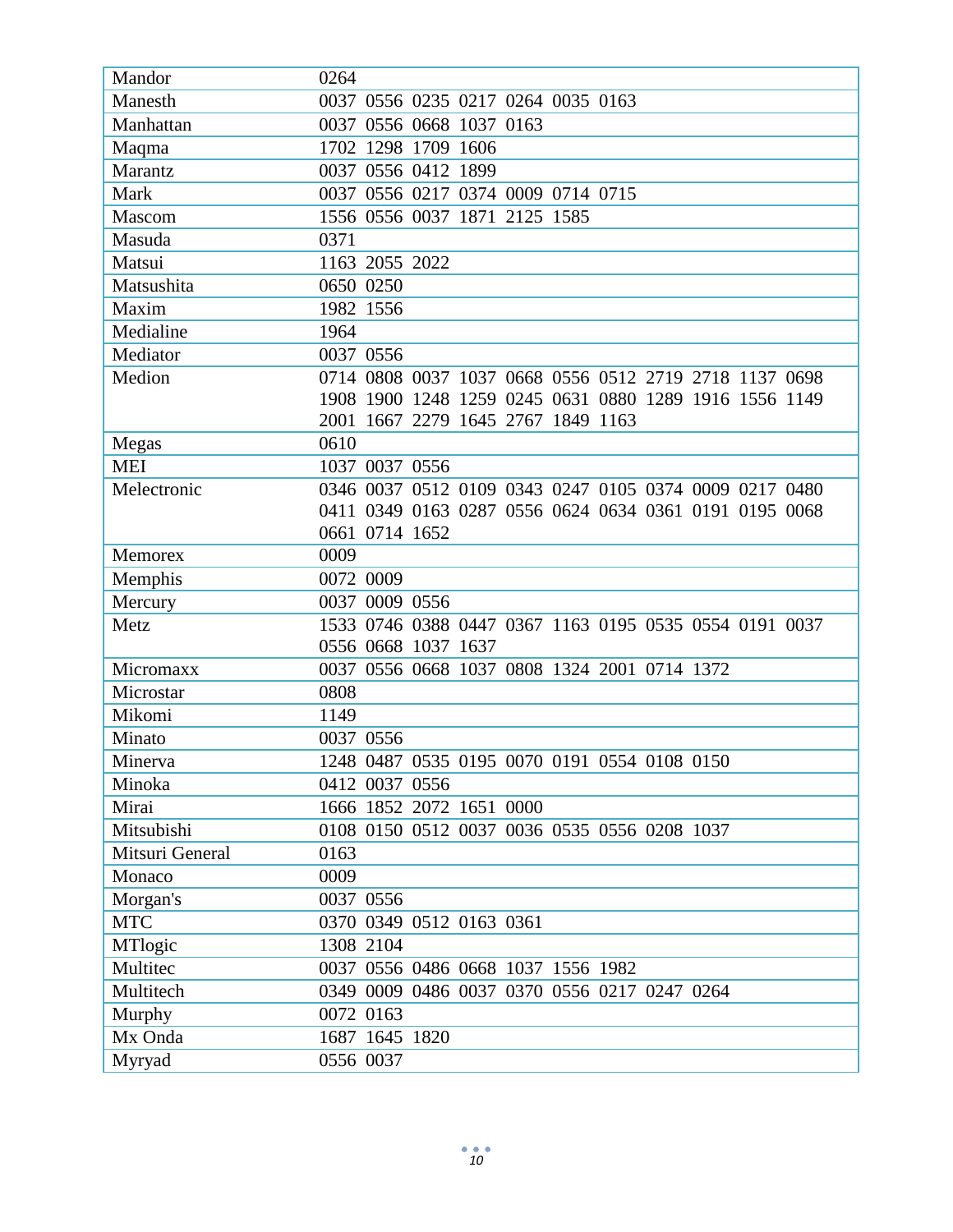| <b>NAD</b>     | 1156 0865                                                      |
|----------------|----------------------------------------------------------------|
| Naiko          | 0037 0606 0556                                                 |
| Nakimura       | 0374 0037 0556                                                 |
| <b>Naonis</b>  | 0163                                                           |
| National       | 0226                                                           |
| <b>NEC</b>     | 0170 1270 0036 0455 0009 0374 0217 0037 0556 0011 2144         |
|                | 0245 1704 0499 0653 0053 0661 0882                             |
| Neckermann     | 0037 0191 0370 1505 0010 0200 0554 0556 0163 0327 0418         |
|                | 0349 0247 0217 0411 0512                                       |
| <b>NEI</b>     | 0037 0556 0371 0163 1037                                       |
| <b>NEO</b>     | 0754 1324 1372                                                 |
| Neovia         | 0865 1964 1994 1371 0876 1376 1338                             |
| <b>Nesco</b>   | 0247 1908                                                      |
| <b>Neufunk</b> | 0037 0009 0556 0610 0218 0282 0714                             |
| New Tech       | 0037 0009 0556 0343 0217                                       |
| Nikkei         | 0714                                                           |
| Nobliko        | 0070<br>0361 0163 0480 0349 0548 0473 0339 0208 0374 0631 0606 |
| Nokia          | 0346 0610 0109                                                 |
| Nordmende      | 0560 0109 2331 0287 2001 0343 2332 0195 0037 0556 0335         |
|                | 0163 0471 1259 1248 0714 1289 2129 1413 0443 2007 1585         |
|                | 1667 2329 1163 1308 0625                                       |
| <b>Norfolk</b> | 0163                                                           |
| Normerel       | 0037 0556                                                      |
| <b>Novak</b>   | 0037 0556                                                      |
| Novatronic     | 0037 0105 0374 0556                                            |
| <b>Novex</b>   | 1523                                                           |
| <b>Novita</b>  | 1585                                                           |
|                |                                                                |
| O.K.Line       | 1037 1324 1372 1556                                            |
| Oceanic        | 0163 0361 0208 0473 0548 0480 2001                             |
| Odeon          | 0264 1812                                                      |
| Odys           | 1812 1795 2719 2718                                            |
| ok.            | 1667                                                           |
| OKI            | 2125 1667 1585 1308 1163                                       |
| Ölevia         | 1610                                                           |
| Olidata        | 1376                                                           |
| Omega          | 0264                                                           |
| Onwa           | 0371 0218                                                      |
| Opera          | 1308 0714                                                      |
| Optoma         | 1754 2748                                                      |
| Orava          | 1037 1149 1163                                                 |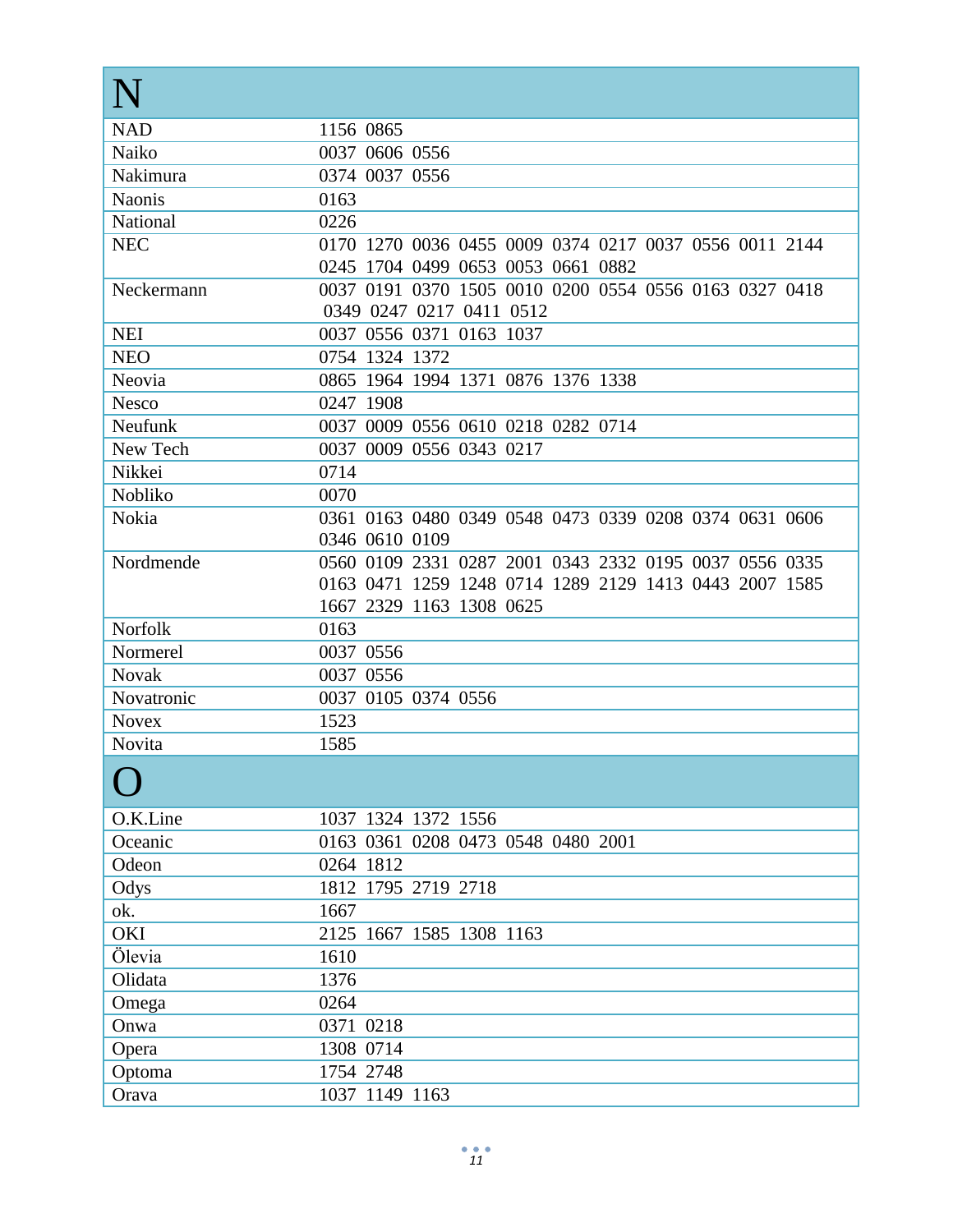| Orbit           | 0037 0556                                              |
|-----------------|--------------------------------------------------------|
| Orion           | 2007 2005 0037 0443 0355 0714 0235 2108 0556 0655 0011 |
|                 | 0009 0264 0412 1916 1908 0880 1269 2001 1954 1037      |
| Orline          | 0037 0218 0556                                         |
| Ormond          | 0668 1037 0037 0556                                    |
| Osio            | 0037 0556                                              |
| Oso             | 0218                                                   |
| Osume           | 0072 0036 0218 0037 0556                               |
| <b>OTIC</b>     | 1687 1645 1983                                         |
| $\mathbf P$     |                                                        |
| Pace            | 1908                                                   |
| Pacific         | 0037 0556 1137 0714 1037 0443 1324                     |
| Palladium       | 0370 0037 0655 0411 0714 1137 0191 1505 0010 0200 0418 |
|                 | 0554 0556 0349 0247 0327 0163 1037 0217 1982           |
| Panama          | 0009 0217 0264 0037 0556 0247                          |
| Panasonic       | 0650 1636 1650 0226 0250 1310 0361 0853 0367 0037 0556 |
|                 | 0163 0548 0001 1335 0108 1480 2264                     |
| Papouw          | 0037 0556                                              |
| Pathe Cinema    | 0163 0292 0349 0370                                    |
| Pathe Marconi   | 0205 0109                                              |
| Pausa           | 0009                                                   |
| Penney          | 0047                                                   |
| Perdio          | 0072 0163 0037 0282 0556                               |
| Philco          | 0074 0418 0247 0163 0370 0037 0556 1037 1624           |
| Philex          | 0163                                                   |
| Philharmonic    | 0217                                                   |
| Philips         | 0556 0037 1506 1744 2015 1583 1495 1867 0605 1887 1455 |
|                 | 1695 1454 0554 0343 0374 0009 0200 0361 1521 2665 2463 |
| Phocus          | 1289 1308 0714 1652                                    |
| Phoenix         | 0037 0556 0370 0486 0163 0072                          |
| Phonola         | 0037 0556                                              |
| Pioneer         | 1260 0760 1457 0166 0679 0037 0556 0343 0361 0109 0163 |
|                 | 0287 0486 0512                                         |
| Pionier         | 0370 0486                                              |
| Plantron        | 0037 0556 0264 0009                                    |
| Playsonic       | 0714 0037 0217 0339 0715 1652                          |
| Polar           | 2276 0037                                              |
| Polaroid        | 1523 1720 1645 1687 2125                               |
| Policom         | 0109 0205 0361 0163 0070 0074 0535                     |
| Poppy           | 0009                                                   |
| Portland        | 0374 0624 1909                                         |
| Powerpoint      | 0487 0037 0556 0698 1846 1820                          |
| Prandoni-Prince | 0247 0361                                              |
| Precision       | 0217                                                   |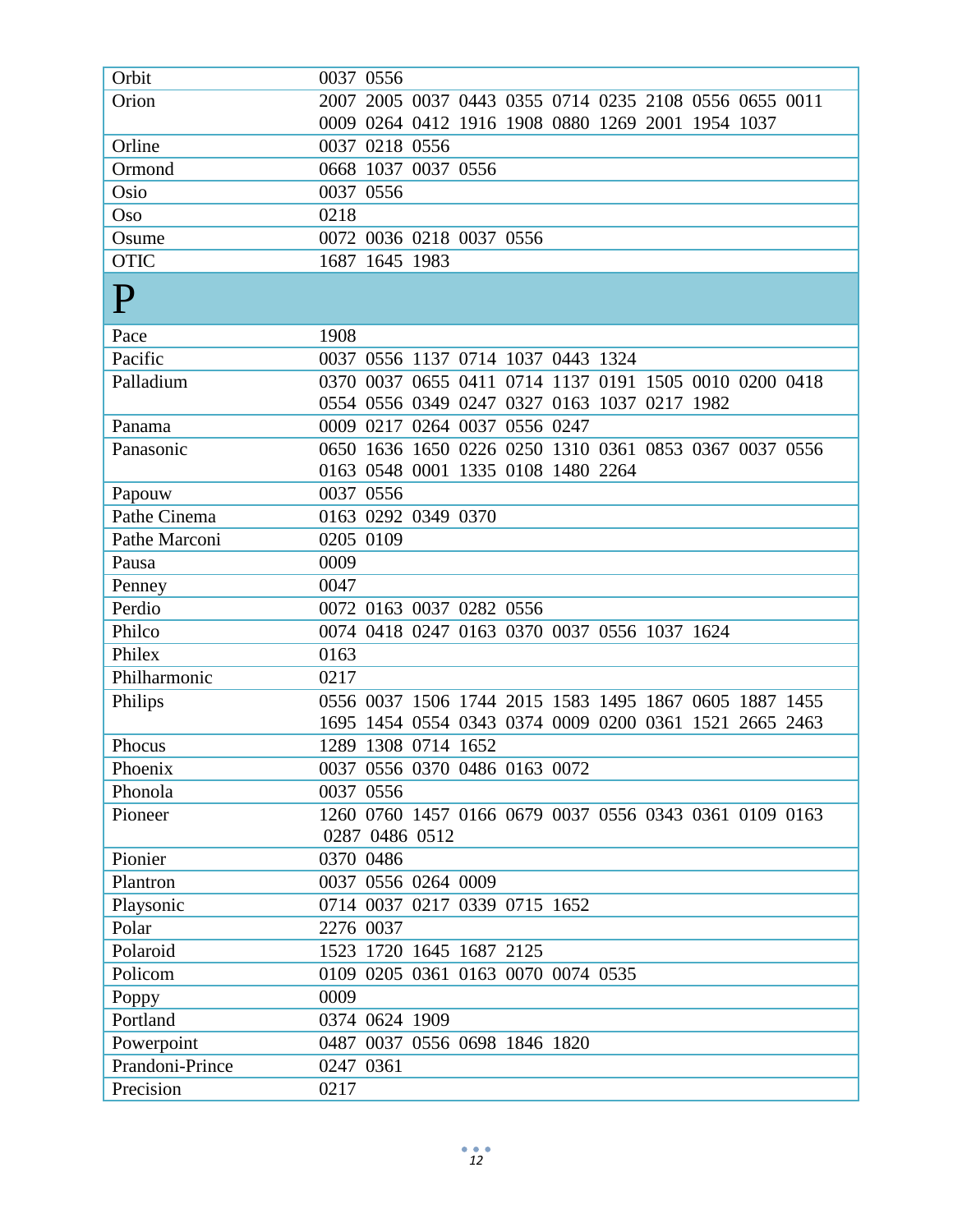| Prima        | 0009 0264 0068 0412 1269                                       |
|--------------|----------------------------------------------------------------|
| Prinz        | 0072 0349 0361                                                 |
| Pro Vision   | 0037 0556 1037 0714 1324 1531<br>0499                          |
| Profex       | 0009 0163 0361                                                 |
| Profi        | 0009                                                           |
| Profilo      | 1556                                                           |
| Profitronic  | 0037 0556                                                      |
| ProLine      | 0634 1037 0625 0037 0556 0411 0072 1376 2104 2223              |
| Prosonic     | 0037 0556 0370 0374 0371 0668 0714 0451 0217 1732 2245         |
|              | 1163                                                           |
| Protech      | 0037 0556 0217 0009 0247 0349 0264 0418 0668 0282 0163         |
|              | 0486 1037                                                      |
| Proview      | 1687 1645                                                      |
| Pye          | 0037 0556 0554 0374 0349 0412                                  |
| Pymi         | 0009                                                           |
|              |                                                                |
|              |                                                                |
| Quadro       | 0753 1326 2129 0796 0556 0037 0821 1149 1163                   |
| Quasar       | 0247 0865 0009                                                 |
| Quelle       | 0037 1505 0010 0011 0109 0512 0535 0349 0554 0191 0361         |
|              | 0036 0217 0247 0074 0327 0070 0105 0668 0556 0195 0200         |
|              | 0264 1037 0346 0009                                            |
|              |                                                                |
| Questa       | 0036                                                           |
|              |                                                                |
| R            |                                                                |
| Radiola      | 0037 0556 0217                                                 |
| Radiomarelli | 0247<br>0037 0556                                              |
| Radionette   | 0714                                                           |
| RadioShack   | 0037 0556                                                      |
| Radiotone    | 0009 0037 0556 0370 0418 0412 0648 0668 0264 1037              |
| Rank         | 0070                                                           |
| Rank Arena   | 0036                                                           |
| <b>RBM</b>   | 0070                                                           |
| Recor        | 0037 0556                                                      |
| Rectiligne   | 0037 0556                                                      |
| Red Star     | 0037 0556                                                      |
| Rediffusion  | 0361 0548 0036 0346                                            |
| Reflex       | 0037 0556 1037 0668                                            |
| Relisys      | 1645 1598 0865 0876 1298 1376 1585 1612 1521<br>0877           |
| Revox        | 0037 0556 0370                                                 |
| Rex          | 0411 0247 0163 0264                                            |
| Ricoh        | 0037 0556                                                      |
| Roadstar     | 1037 0715 0009 0418 0037 0556 0714 0668 0218 0264 0282         |
|              | 1916 1900 1555 1326 1985<br>1371 0819 0037 0556 2098 2037 2001 |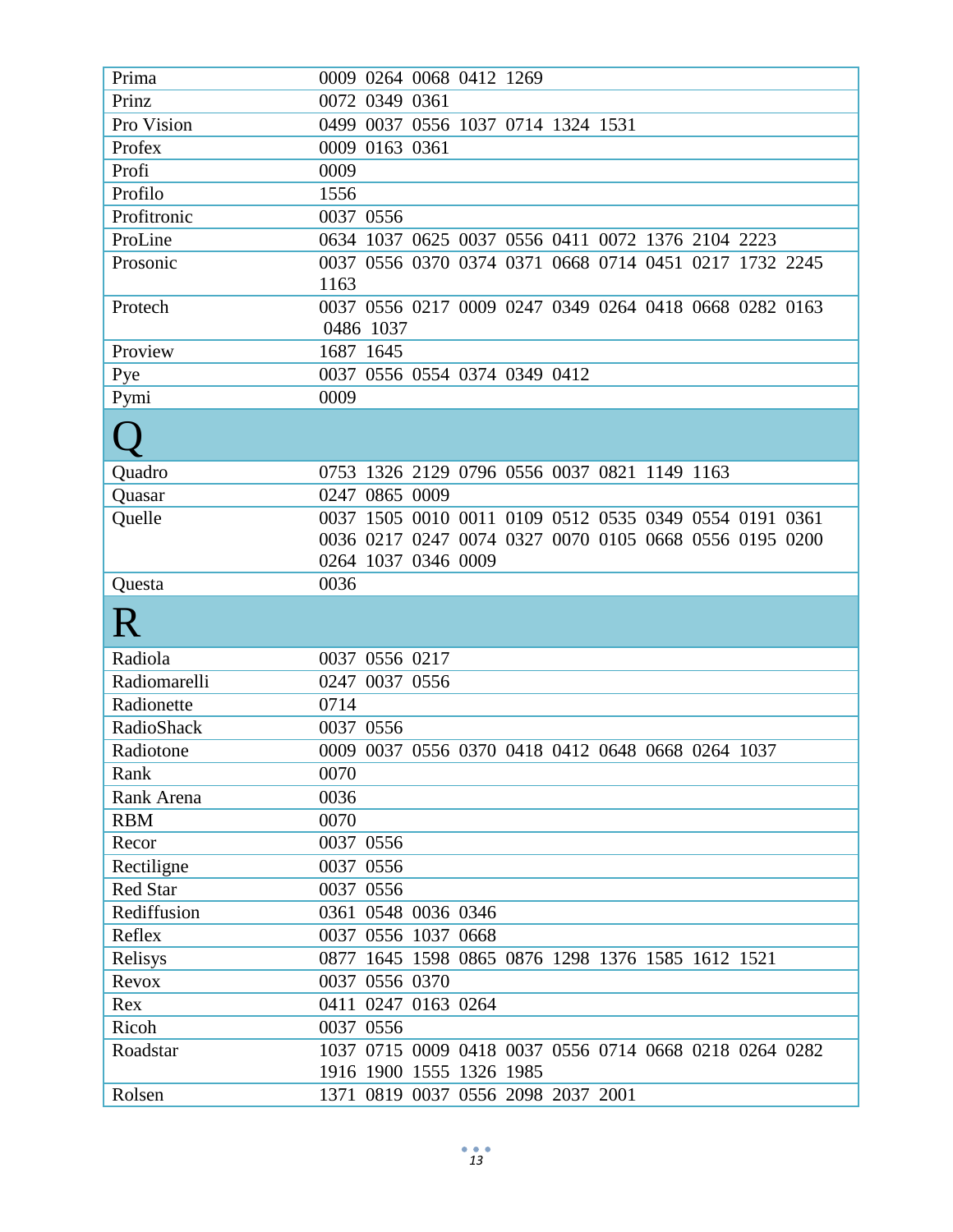| Rover                | 0877                                                                                         |
|----------------------|----------------------------------------------------------------------------------------------|
| Rowa                 | 0264 0217 0009 0587 0037 0556                                                                |
| Royal Lux            | 0370 0412 0335                                                                               |
| Rukopir              | 0556 0037                                                                                    |
| ${\bf S}$            |                                                                                              |
| Saba                 | 0625 0109 0560 0343 0287 0163 0361 0498 0335 0205 0548<br>0471 0650 0250 0714 1588           |
| Sagem                | 0610 0455 0282 0830 0618 1691                                                                |
| Saivod               | 0037 0556 0668 0712 1037                                                                     |
| Sakaï                | 0163                                                                                         |
| Salora               | 0349 0163 0356 0361 0548 0339 0208 0480 0631 1556 1371<br>2154 2125 2197 2001                |
| Salsa                | 0335                                                                                         |
| Samsung              | 2051 0812 0618 0587 1458 1619 0556 1249 1312 2103 2137                                       |
|                      | 1630 0644 2094 1584 2097 1235 0009 0037 1678 0217 0370                                       |
|                      | 0060 0766 0814 0072 0264 1037 0163 1243                                                      |
| Sandra               | 0217                                                                                         |
| Sansui               | 0037 0556 0371 1935                                                                          |
| Santon               | 0009                                                                                         |
| Sanyo                | 0208 1208 0292 0036 0011 0370 0339 0072 0217 0045 0009                                       |
|                      | 0163 0037 0556 0486 0170 1649 1624 1037 1667 1149 1163                                       |
|                      | 1585 2279                                                                                    |
| Save                 | 0037 0556                                                                                    |
| Saville              | 1908                                                                                         |
| <b>SBR</b>           | 0037 0556                                                                                    |
| <b>Schaub Lorenz</b> | 0548 0714 0361 0349 0606 0486 0374 1324 1363 1371 2100<br>1667 2125 0876 1308 1994 2200 1163 |
| Schneider            | 1137 0037 0556 1037 0349 0394 0343 0217 0247 0371 0361                                       |
|                      | 0218 0668 0163 0648 0714 0624 1909 1908 1982 1916 0070                                       |
|                      | 1617 1474 1372 1324 3024 2276 1521                                                           |
| Scotland             | 0163                                                                                         |
| Scott                | 1983                                                                                         |
| Seaway               | 0634                                                                                         |
| <b>SEG</b>           | 1037 0037 1163 0556 0668 0217 0487 0009 0349 0163 0264                                       |
|                      | 0634 0036 0247 0218 1909 0624 1149 2125 2450 2673 2719                                       |
|                      | 1523                                                                                         |
| <b>SEI</b>           | 1505 0010 0163 0349 0037 0556                                                                |
| Sei-Sinudyne         | 1505 0010 0037 0556                                                                          |
| Seleco               | 0163 0411 0371 0036 0264 0346 0435                                                           |
| Sencor               | 0714 2718 2197                                                                               |
| Sencora              | 0009                                                                                         |
| Sentra               | 0035 0218 0009 0349                                                                          |
| Sharp                | 0093 1193 1659 1667 1393 2214 0036 0818 2402 0053 0200                                       |
|                      | 0852 2810 1163 1935                                                                          |
| Shinelco             | 2104                                                                                         |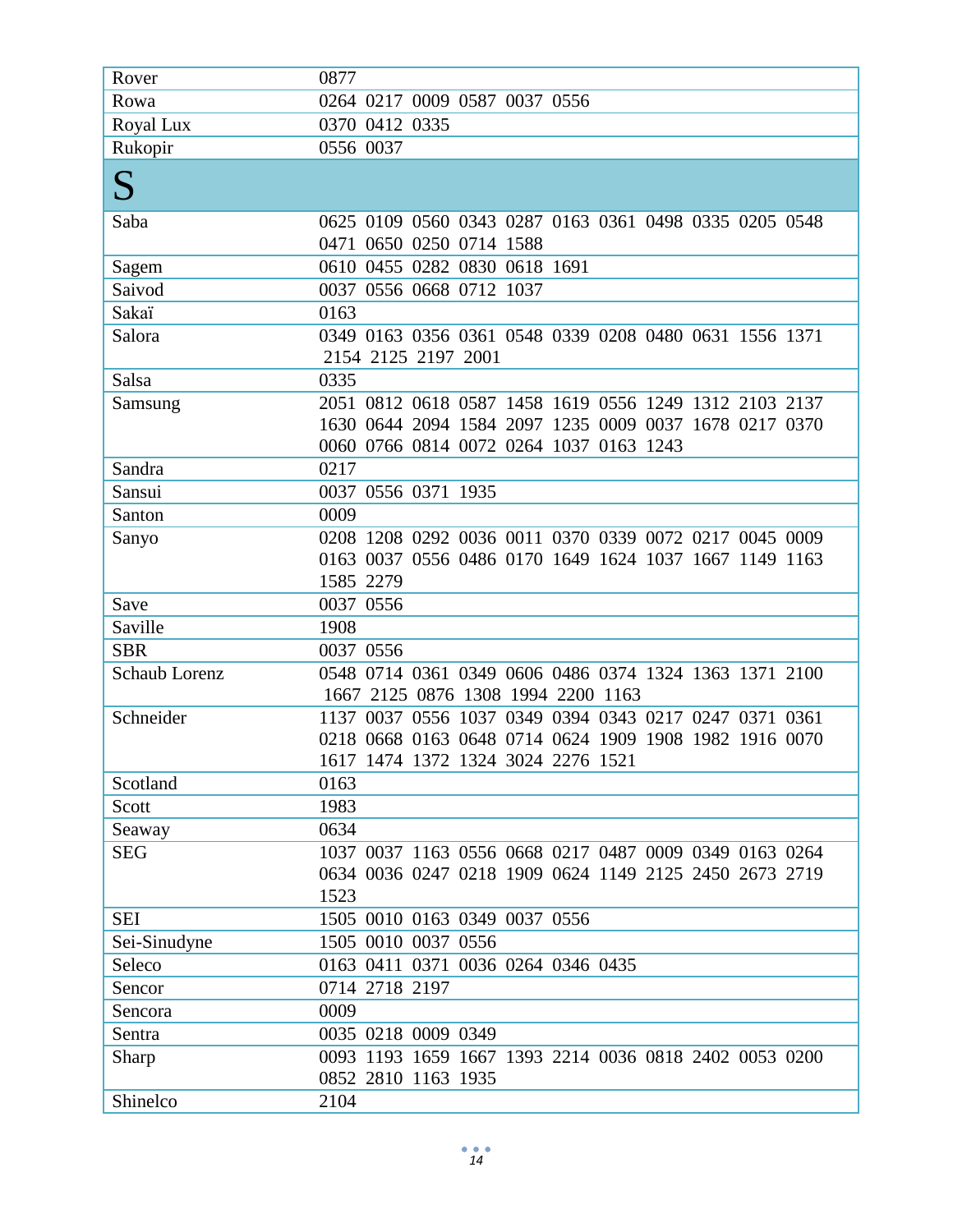| Shintoshi          | 0037 0556                                              |
|--------------------|--------------------------------------------------------|
| Shivaki            | 0037<br>2129 2270 0556 0443 0451 0374 0178             |
| <b>Siarem</b>      | 0163                                                   |
| Siemens            | 0535 0554 0200 0195 0327 0037 0556 0361<br>0191        |
| Siera              | 0037<br>0556 0587                                      |
| Siesta             | 0370                                                   |
| Silva              | 0556 0361 0648<br>0037                                 |
| Silva Schneider    | 0753                                                   |
| Silver             | 0036 0361 0715 0163                                    |
| <b>SilverCrest</b> | 0037 0556 1667<br>1037                                 |
| Simz               | 1820                                                   |
| Singer             | 0009 0037 0556 0247 0435 0335 0163                     |
| Sinudyne           | 1372 1324 0235 0163 0361 0349 1505 0010 0037 0556 1908 |
|                    | 0606                                                   |
| Skantic            | 0356                                                   |
| Sky                | 1732 1783 1606 1775 0661 0865                          |
| Skymaster          | 0105                                                   |
| Sliding            | 0865 0880 1372 1324 1388                               |
| Smaragd            | 0487                                                   |
| Sogo               | 1376                                                   |
| Solavox            | 0361<br>0072 0163 0548 0037 0556                       |
| Sonawa             | 0218                                                   |
| Soniko             | 0037 0556                                              |
| Sonitron           | 0208 0370 0339 0217                                    |
| Sonoko             | 0037 0556 0009 0264 0282 0217                          |
| Sontec             | 0037 0556 0370 0009                                    |
| Sony               | 1505 1825 1651 2778 1751 1625 0010 0011 0834 1685 0036 |
|                    | 0000 0810                                              |
| Sound & Vision     | 0218 0374 0037 0556                                    |
| Soundwave          | 0037 0556 0418 0715 1846 1847                          |
| Standard           | 0037 0556 1037 0218 0009 0217 0374 1709                |
| Starlite           | 0009 0163 0037 0556 0264 0412                          |
| Stenway            | 0282 0218                                              |
| <b>Stern</b>       | 0163 0264 0411 0435                                    |
| <b>Strato</b>      | 0037 0556 0264 0009                                    |
| <b>Strong</b>      | 1163 1149 1037 0037 0556                               |
| Stylandia          | 0217                                                   |
| Sungoo             | 2037                                                   |
| Sunic Line         | 0037 0556                                              |
| Sunstar            | 0371<br>0037 0556 0009 0264                            |
| Sunstech           | 2001 1779 1994 1964 2668                               |
| Sunwood            | 0037 0556 0009                                         |
| Superla            | 0217                                                   |
| SuperTech          | 0009 0037 0556 0218                                    |
| Supra              | 0374 0009                                              |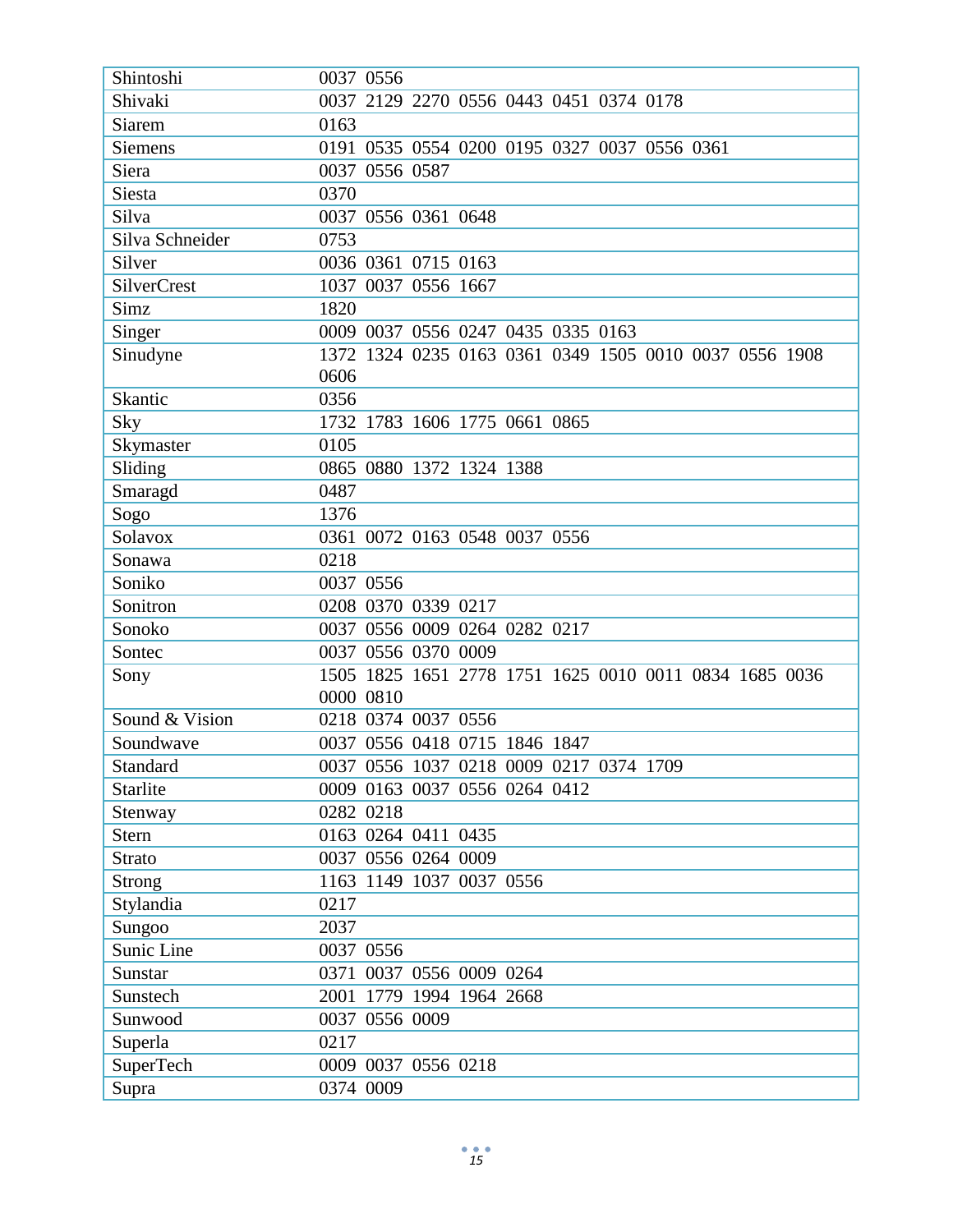| Susumu           | 0335 0218 0287                                                 |
|------------------|----------------------------------------------------------------|
| Sutron           | 0009                                                           |
| Swedx            | 1606                                                           |
| Sydney           | 0217                                                           |
| Sysline          | 0037 0556                                                      |
| $\rm T$          |                                                                |
| $T+A$            | 0447                                                           |
| Tandberg         | 0367 0411 0109 0361 0163                                       |
| Tandy            | 0218 0072 0217 0247 0093 0163                                  |
| Targa            | 1371 0618 2245                                                 |
| Tatung           | 1720 0037 1248 1556 0556 0072 0217 0011 1908 1756 1371         |
|                  | 1259 1563 1719 1372 1324 3024 1916                             |
| Tauras           | 2197 3024                                                      |
| <b>TCL</b>       | 2272 1039                                                      |
| <b>TCM</b>       | 0714 1289 0808 2001 1308                                       |
| Teac             | 2168                                                           |
| <b>TEC</b>       | 0217 0009 0247 0471 0335 0037 0556 0361 0163                   |
| <b>Tech Line</b> | 0037 0556 0668 1163                                            |
| Technica         | 1982                                                           |
| TechniSat        | 0655 0037 0556 0163 2155 2422                                  |
| Techno           | 2267 1585 2129 1037                                            |
| Techvision       | 1709 1531 1771                                                 |
| Techwood         | 1163 1037 1667 2279                                            |
| Teckton          | 1376                                                           |
| Teco             | 1040 1523                                                      |
| Tedelex          | 0217 0606 0037 0009 0208 0587 0556                             |
| Telefunken       | 0625 0560 0074 0109 0343 0498 0262 0471 0287 0335 0073         |
|                  | 0037 0556 0486 0714 1556 0346 0821 1585 1588 1163 1667         |
| Telefusion       | 0037 0556                                                      |
| Telemeister      | 0037 0556                                                      |
| Telesonic        | 0037 0556                                                      |
| Telestar         | 0037 0556 0412                                                 |
| Teletech         | 0037 0556 0668 0009 0247 1037                                  |
| Teleton          | 0217 0163 0349 0036                                            |
| Televideon       | 0163                                                           |
| Teleview         | 0037 0556                                                      |
| Tensai           | 0218 0037 0556 0217 0009 0105 0374 0371 0247 0715 0163<br>1037 |
| Tenson           | 0009                                                           |
| Tesla            | 1037 0037 0668 0714 1652 0715 1137 0371 0825 0696 0753         |
|                  | 0556 0610                                                      |
| Tevion           | 1248 1259 1556 0808 0865 1687 2241 1585 0714 1645 0037         |
| Texet            | 0217 0374 0009 0218                                            |
| ThemeScene       | 0887                                                           |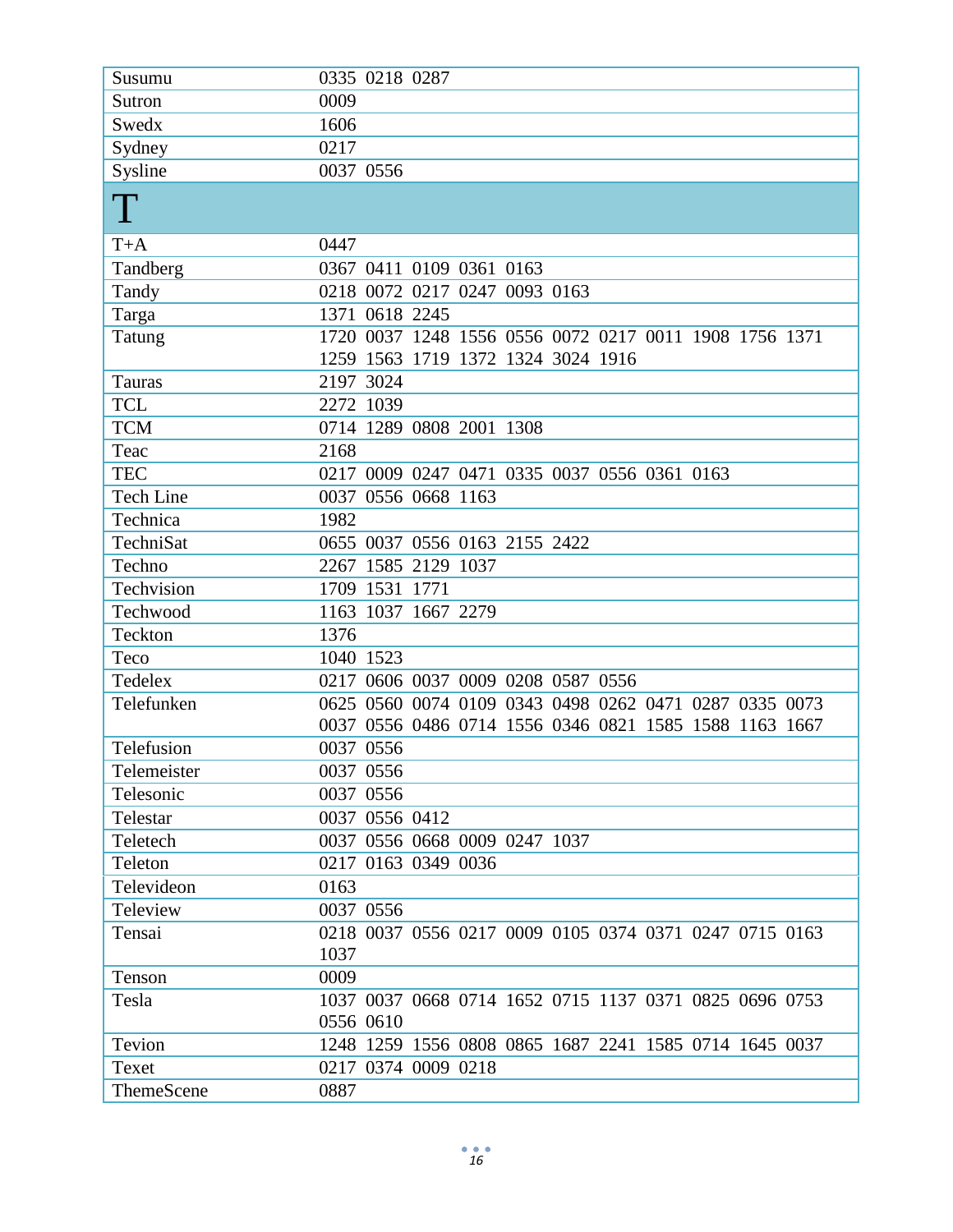| Thomson              | 0625 0560 0343 0287 0109 0471 0335 0205 0037 0556 1447 |
|----------------------|--------------------------------------------------------|
|                      | 0349 1588                                              |
| Thorn                | 0108 0109 0225 0343 0361 1505 0010 0535 0072 0011 0036 |
|                      | 0045 0070 0356                                         |
| Thorn-Ferguson       | 0335 0035                                              |
| Tokyo                | 0035                                                   |
| Topline              | 1037 0668                                              |
| Toshiba              | 1508 0508 0035 1567 1289 1656 1667 0714 1243 1935 0070 |
|                      | 1582 1265 1704 0217 0109 0195 0191 0618 1916 1908 0009 |
|                      | 0698 0037 0832 1556 0650 1156 1343 1037 2732 2598 1163 |
|                      | 1652 0767 2818                                         |
| Towada               | 0349 0217                                              |
| Toyoda               | 0009                                                   |
| <b>Trakton</b>       | 0264                                                   |
| Triad                | 0037 0556 0218 0009                                    |
| Trident              | 0217                                                   |
| Trio                 | 1687 1645                                              |
| Tristar              | 0264 0218                                              |
| TVTEXT <sub>95</sub> | 0556                                                   |
| U                    |                                                        |
| Uher                 | 0037 0556 0374 0418 0486 0370 0480                     |
| <b>Ultravox</b>      | 0374 0247 0163 0037 0556                               |
| Unic Line            | 0037 0556 0473 0455 0349                               |
| United               | 0714 0037 0715 0556 1916 1908 1037 0587 1982 2200 1652 |
|                      | 1820 1846 1523 2125 1163                               |
| Univox               | 0037 0556 0163                                         |
| Utax                 | 0163                                                   |
|                      |                                                        |
| V7 Videoseven        | 1755 0178 0880 1376 1217 1666 0618 1651 1505 0000 2254 |
| Venus                | 1326                                                   |
| Vestel               | 1037 1163 1585 1667 0037 0668 0163 0217 0556           |
| Vexa                 | 0009 0037 0556                                         |
| Videocon             | 2331                                                   |
| Videologic           | 0218                                                   |
| VideoSystem          | 0037 0556                                              |
| Videoton             | 0356 0163                                              |
| Vidikron             | 1633                                                   |
| Viewpia              | 0876 1784                                              |
| ViewSonic            | 1755 1542 1588 1511 2101 2111                          |
| Vision               | 0037 0556 0217                                         |
| Vistar               | 0361                                                   |
| Vivax                | 1326 1308 1617 1702 0037 1709                          |
| Vortec               | 0037 0556                                              |